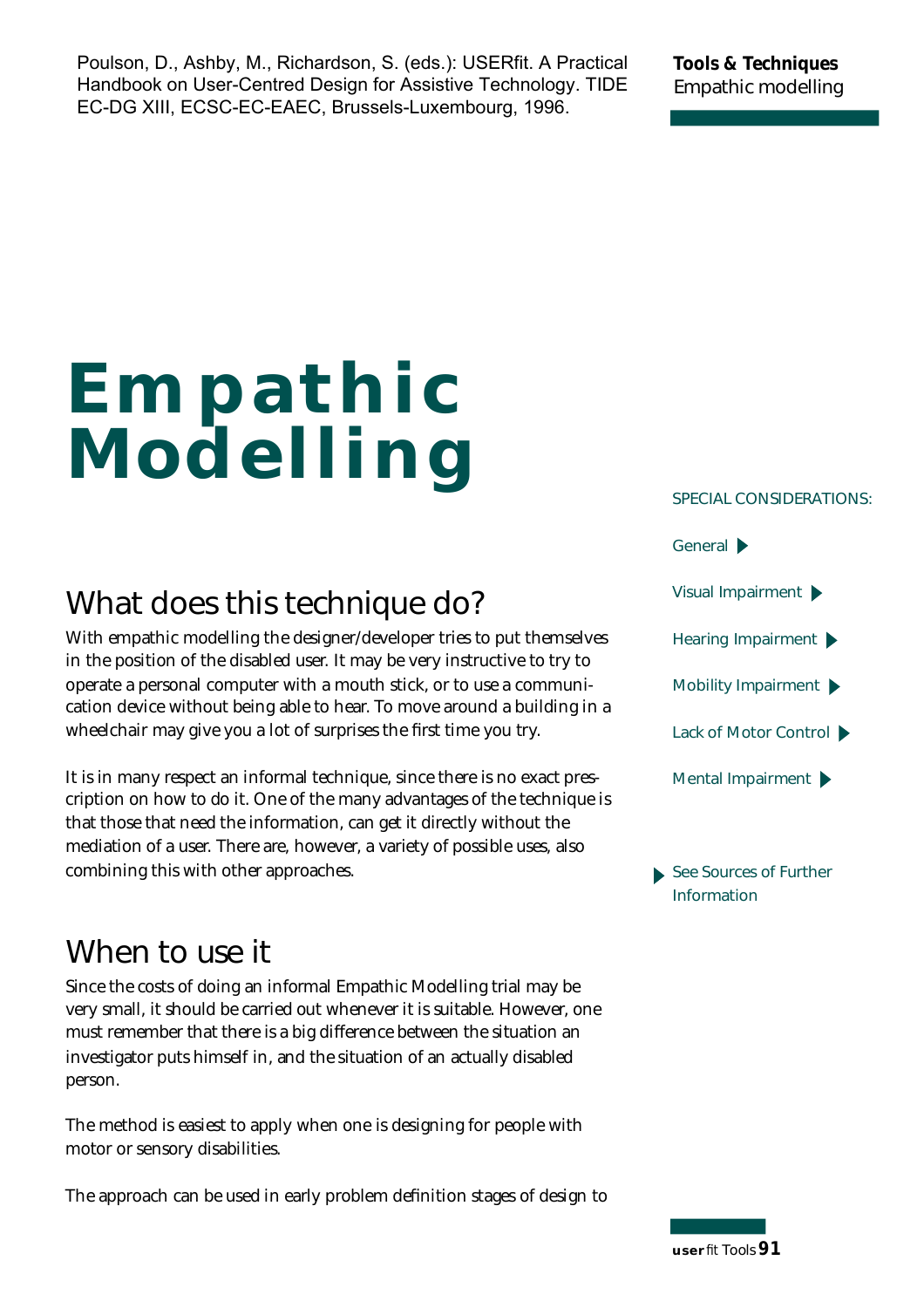#### **Tools & Techniques Empathic modelling**



To navigate in an electronic document only by means of sound is a very interesting experience the first time you try.

> increase the awareness of designers of the implication of design for specific disabilities. In addition the technique could be of value for preliminary evaluation of products in order to detect likely problems with equipment.

## **What resources are needed?**

The costs involved will vary, it all depends on the ambition of the study. Getting developers to evaluate disability over extended periods is time consuming, but good results can be obtained by empathic modelling for an hour or two.

## **Who can use it?**

There are no specific requirements for education or training for using this technique.

## **Who are the informants?**

The informants are usually the designers/developers themselves. In some cases people with some special background (like architects) may gain new insights when using this approach.

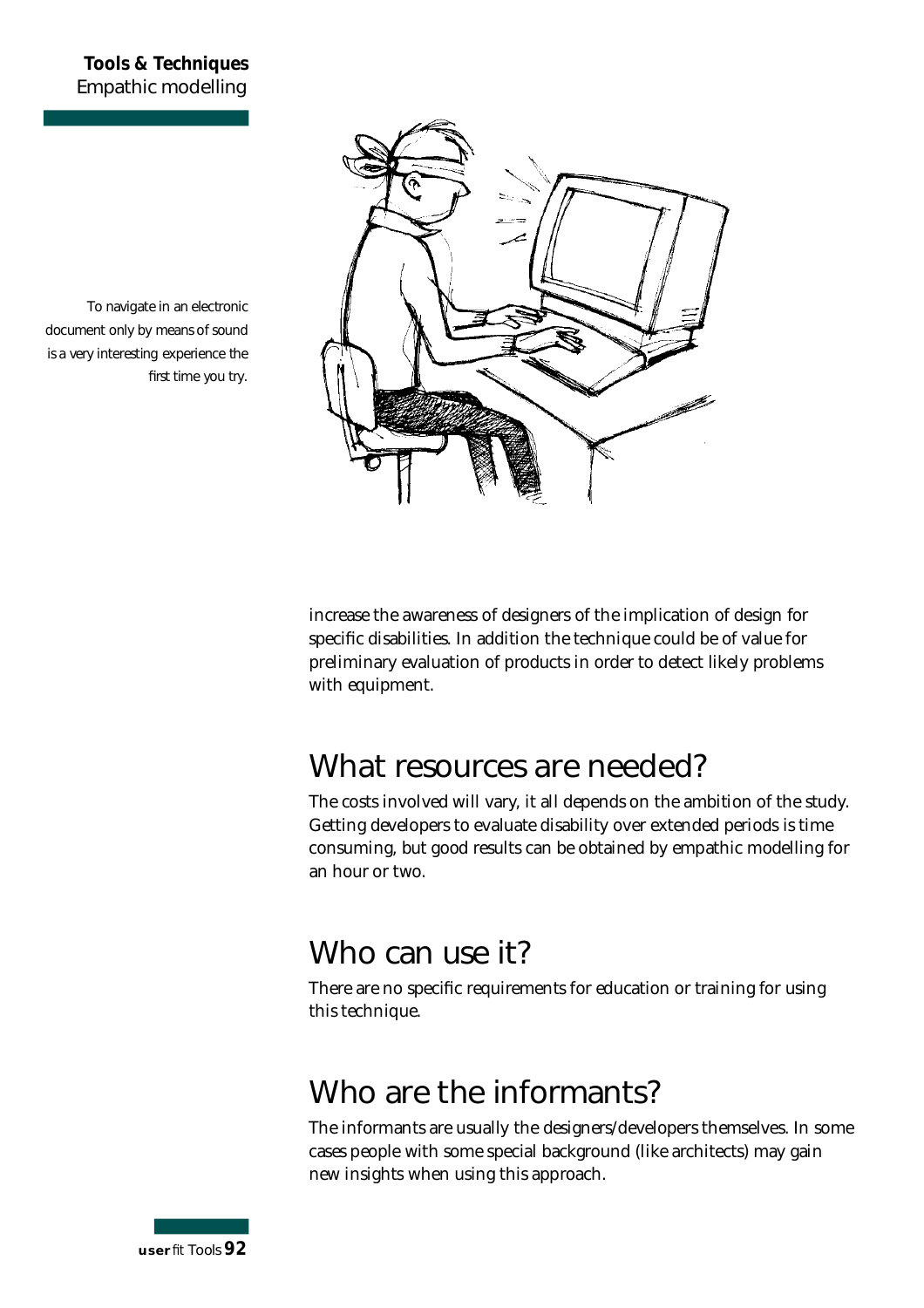# **Special considerations**

The most important thing to understand is that a disability "simulated" in this way will have a lot of differences from a real disability.

First of all there is the persons total life situation to consider, whilst the real disabled person will continue to stay disabled, an investigator can walk out of the situation after the trial. One should remember that the disabled person may have lived with the disability for years, and it is an integrated part of his/her life. There is also the possibility of having adapted to, and learned to compensate to some degree for the disability.

One should be aware that there is almost impossible to simulate all the details of sensory loss or motor impairment. The residual capacities usually vary considerably, and it is very difficult to simulate for example a hearing loss in some frequency range or an impairment due to losses in some specific fields of vision.

# **Procedure**

There is no specific procedural requirement for using this approach. Before doing an empathic modelling, however, one should consider these points:

- How long should the trial last? Should the participants be allowed to get accustomed to the situation, and to what degree?
- How important is "hi fidelity"? What are the technical options, and the costs and benefits associated with different degrees of accuracy?
- The tasks and situations to be tried out should be carefully chosen and described in advance of the trial.
- Is it important to let the participants also try out the context of use of p roducts? The context may for example imply getting in and out of the building, going to the bathroom etc.
- How to record the participants reactions?

The results of an empathic modelling trial should be written down, even if it is only the unstructured impressions of the participants, so that others can share the insights. One should consider to let the participants discuss their experiences in a group that could also include disabled persons having tried out the same situations. Videotaping empathic modelling sessions can also be useful, as in this way the developer can see how they reacted to their simulated disability.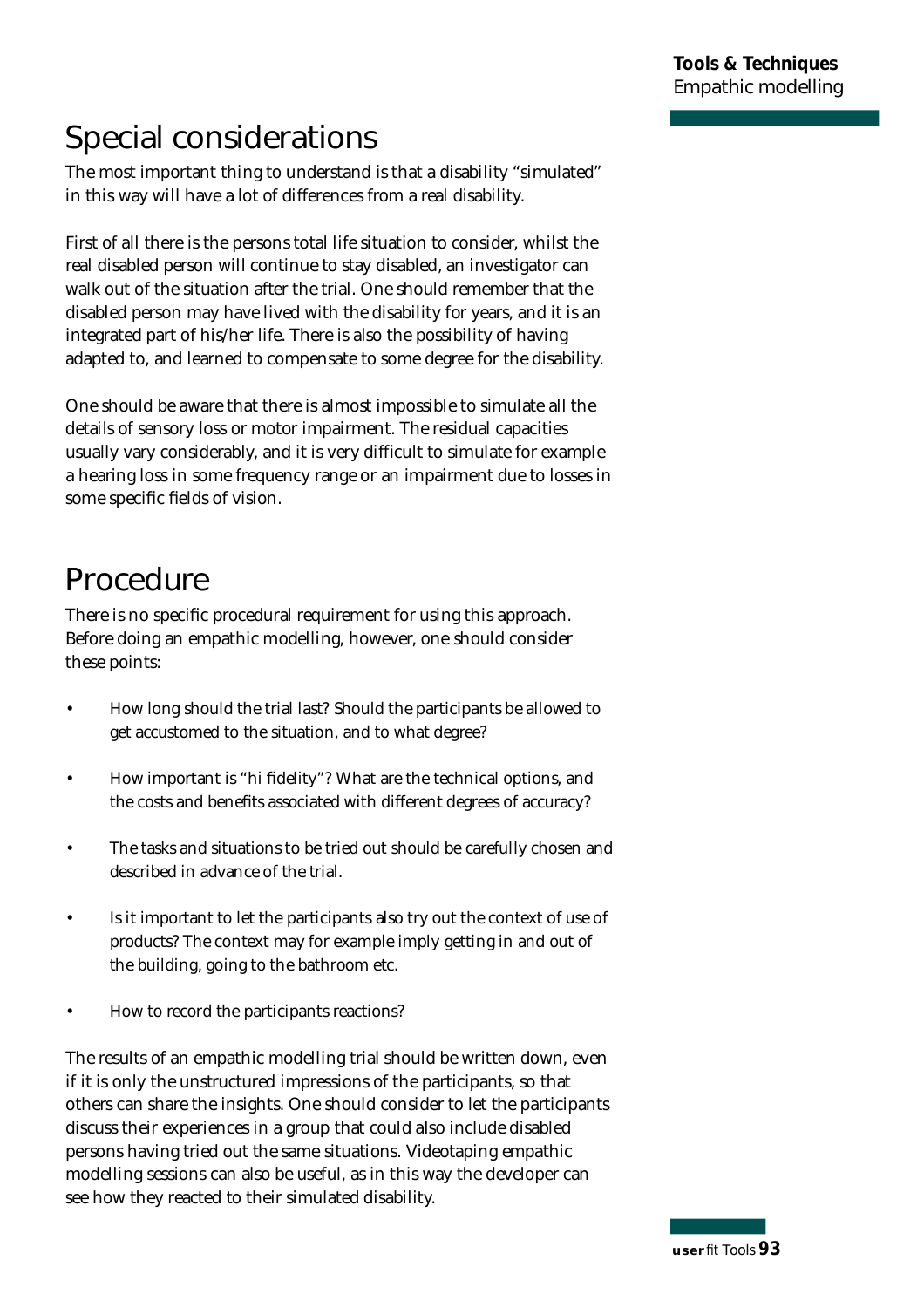# **Simple Empathic Modelling Equipment**

Simple empathic modelling does not require sophisticated equipment. The following are some ideas and developers will undoubtably think of others for themselves. Organisations dealing with disability groups may also be able to advise on this matter. As a word of caution , as a general rule a developer should not be allowed to simulate disability by themselves, as there is likely to be an increased risk of accident. People simulating disability should therefore be supervised, and this is particularly the case where visual disability is being looked at.

### **Visual Impairment**

Smearing the lenses of an old pair of glasses with Vaseline can do much to simulate the kinds of visual impairment experienced due to cataracts. A more permanent pair of glasses can be made by taking an old pair of plastic lensed sunglasses and rubbing them with fine emery or sand paper. This has the added advantage of simulating the greater need for light the elderly eye needs. Commercially available glasses simulating other types of visual impairment can be obtained from the Royal National Institute for the Blind (RNIB) in the UK, and are likely to be available in other countries as well.

Total blindness is a less common problem than visual impairment, but is much easier to simulate. A scarf or bandage tied over the eyes will usually suffice.

### **Hearing Impairment**

Hearing impairment can be simulated in a number of ways, with wax or plastic earplugs being the simplest to simulate a general loss of hearing. Tinnitus can be simulated by recording white noise on an audio tape and playing it through a personal stereo.

## **Mobility Impairment**

Some of the effects of arthritis can be simulated fairly easily. One technique you can use to reduce manual dexterity is to tape buttons from clothing to the backs of the joints on the fingers and knuckles and then wear gloves. The buttons make joint movement difficult and painful whilst the gloves reduce tactile sensitivity and make the hands larger.

Walking can be made uncomfortable by taping small objects to the soles of the feet e.g. hard peas or plastic beads. Leg movement can also be restricted by large elastic bands being used to hold the legs together, and

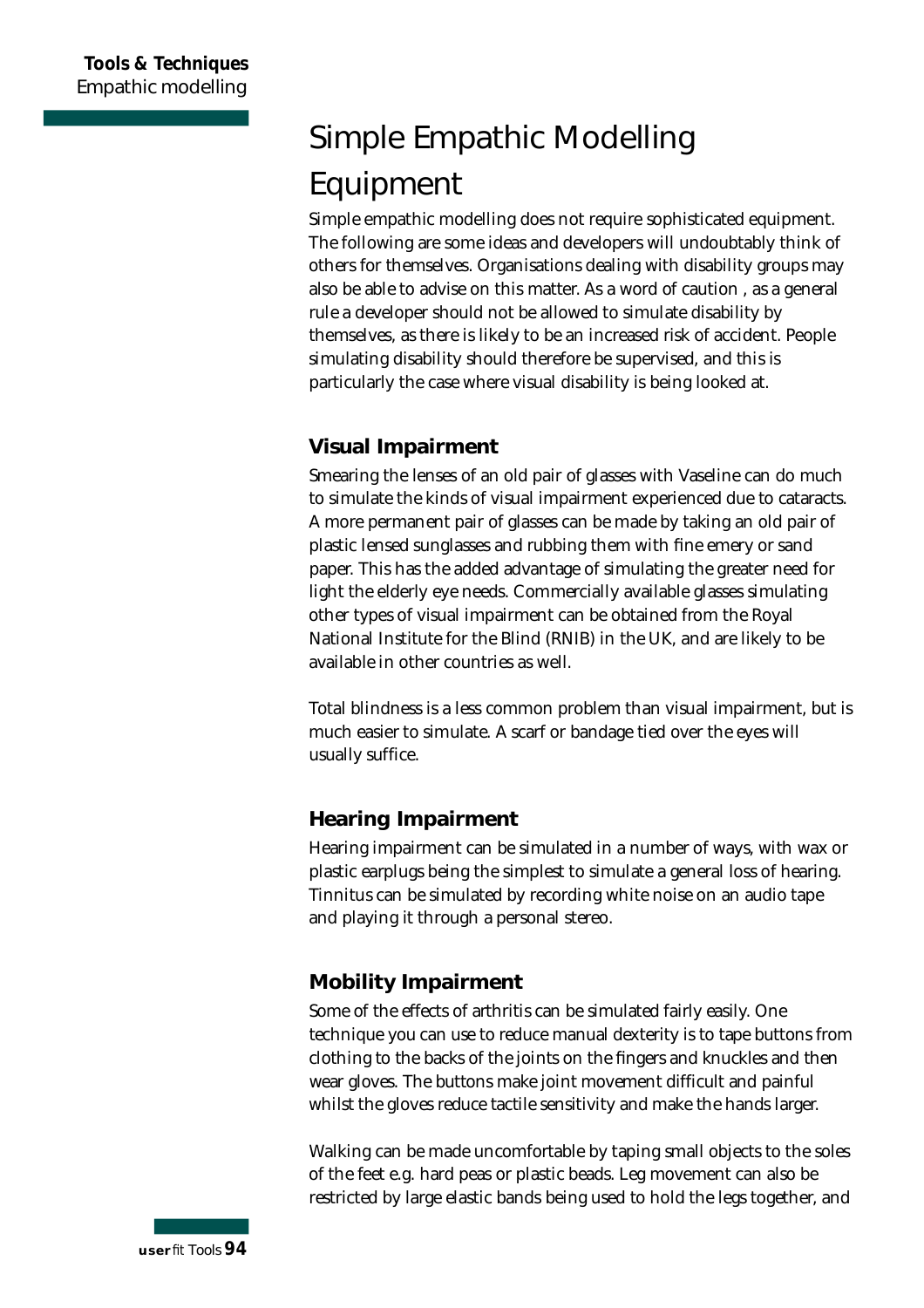through the use of a wheelchair some of the aspects of the paraplegic condition can also be simulated.

#### **Lack of Motor Control**

It is difficult to simulate a lack of fine motor control easily in empathic modelling, but one technique that can be tried is to use the product in an environment where there is considerable vibration or movement. Trying to use a product on a bus or train or in a car, might give some insights as to how difficult it might be to use the same product if you had a lack of fine motor control, but clearly the two circumstances are not identical.

### **Mental Impairment**

It is difficult to simulate cognitive disabilities using empathic modelling, though many reduce their cognitive abilities on a temporary basis by consuming alcohol and other drugs or undergoing sleep deprivation. Safety is obviously a key consideration here and as a general rule we would not recommend consuming alcohol in order to evaluate products. Being drunk can give some insights to certain types of cognitive dysfunction as short term memory can be effected, and in addition the ability to plan and execute complex series of motor activities is reduced.

Some cognitive problems are possible to simulate in part, for example some of the effects of dyslexia and other reading problems can be simulated by giving a subject text which has been constructed to emulate the sorts of reading problems such people have e.g. transposition of letters and words.

Another simple technique which might be of value to simulate problems with cognitive functioning is to give oneself a number of tasks to perform at the same time. For example trying to subtract numbers at the same time as using a product. Try subtracting 7 repeatedly from 100 whilst engaging in another cognitive activity such as trying to remember a telephone number and see how you feel!

## **Sources of Further Information <**

Pastalan (1982) simulated age related visual changes to allow designers to participate in a variety of everyday environmental tasks as if they were affected by these normal physiological ageing processes. The technique used was for the designers to wear spectacles that simulated the effects of reduced vision by diffusing and attenuating the light passing through them. The procedures followed involved the participants wearing the spectacles for a period of approximately one hour a day for a period of